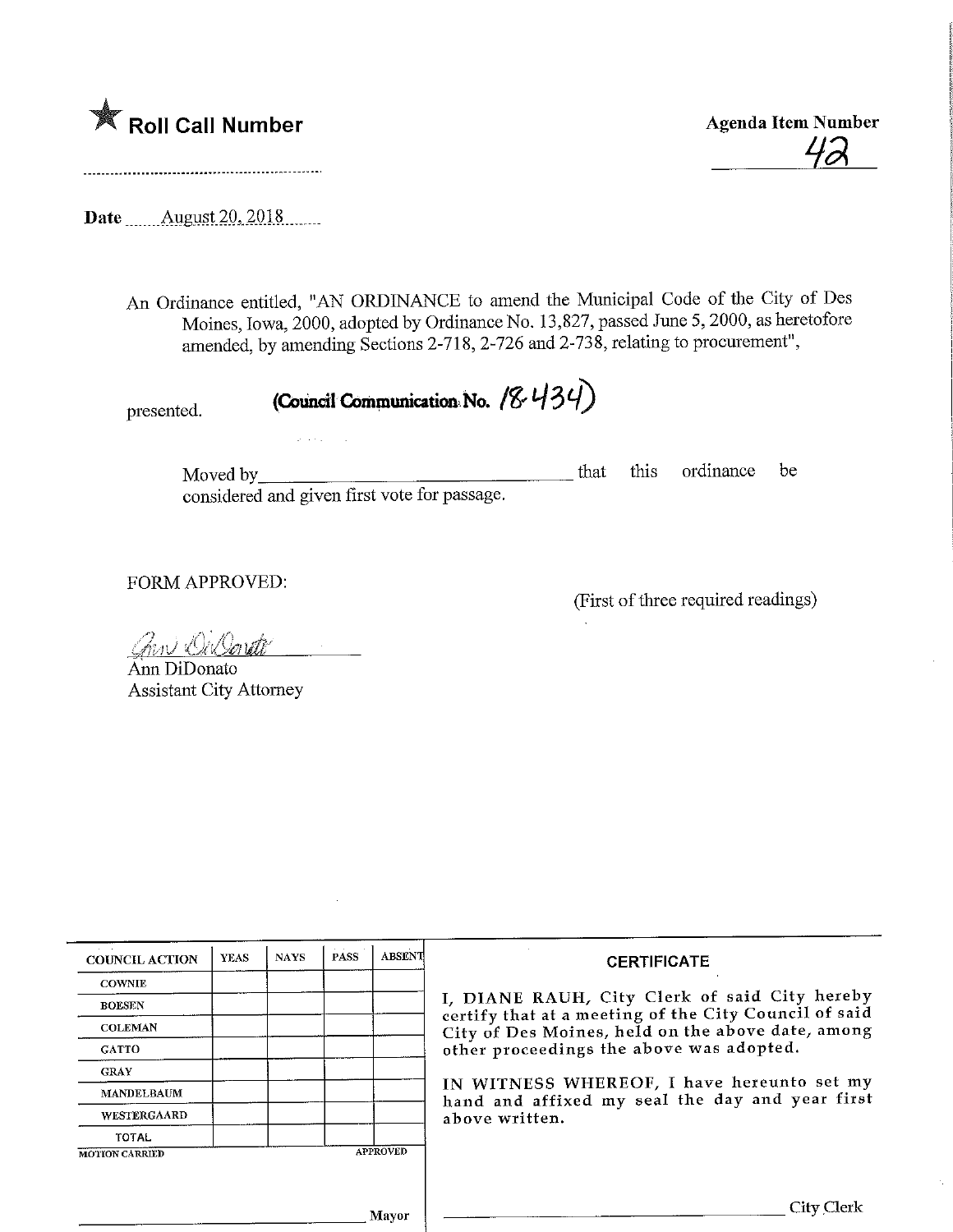## ORDINANCE NO.

A ORDINANCE to amend the Municipal Code of the City of the mended by amending  $\frac{13,627}{200}$  passed June 5, 2000, as heretofore and  $\frac{13,627}{200}$ Sections 2-718, 2-726 and'2-738, relating to procurement.

Be It Ordained by the City Council of the City of Des Moines, Iowa:

Section 1. That the Municipal Code of the City of Des Moines, Iowa, 2000, adopted by

Ordinance No. 13,827, passed June 5, 2000, as heretofore amended, is hereby amended by

amending Sections 2-718, 2-726 and 2-738, relating to procurement, as follows:

## Sec. 2-718. Annual purchase agreements and contracts and contracts for demolition.

 ${a}$  The procurement administrator is authorized to enter into annual purchase agreements for the procurement of goods and/or services that are consistently needed by city departments, including the municipal housing agency, but where the type or quantity of goods and/or services are unknown and where a purchase agreement for particular goods and/or services are fixed is not reasonable or cost efficient. Competitive bidding procedures shall be followed in entering into the annual purchase agreement. Annual purchase agreements where the estimated cost exceeds  $$50,000.00$  must be approved by the city council. Annual purchase agreements where the estimated cost will not exceed  $$50,000.00$  may be approved purchase agreements where the estimated cost will not exceed at a 50,000 may be approximated and the negotiated or rebid  $\mathbf y$  the procurement admission  $\mathbf x$  and  $\mathbf x$  is the negotiated or  $\mathbf y$  represents shall be negotiated or  $\mathbf x$  represents the negotiated or  $\mathbf y$  represents the negotiated or  $\mathbf y$  represents the negotiated or

annually, unless renewed as provided in the bid terms.<br>The city manager is hereby expressly authorized to enter into annual structure demolition (b) The city manager is hereby expressly authorized to enter into annual structure contracts for demolition projects where the estimated cost to demolish each project does not exceed  $$100,000.00$  or each project has a total estimated cost equal to or less than the competitive bid threshold as established in Iowa Code Section 314.1B. The city manager shall procure such contracts by mailing and publishing annually, a solicitation for annual demolition contracts, which solicitation shall be mailed to all demolition contractors providing such service to the city within the last year, and shall be published once in a newspaper published at least once weekly and having of general circulation in the city eounty, which mailing and publication shall occur not less than five business days nor more than 20 days prior to the required response date. The city manager may solicit separate contracts for "demolition - structure removal" and for "demolition - asbestos removal". In responding to such solicitation, demolition contractors shall be required to execute a  $\frac{1}{\text{blanket form of demolition contract in the form approved by the city manager and the legal}}$ department, shall be required to submit a certificate of insurance evidencing the coverages and endorsements required by the city, and shall be required to submit a performance. payment and maintenance bond on the form provided, and in the amount required, by the city. If two or more demolition contractors respond to such solicitation and submit executed city. If two or more demolition contractors response to portract and maintenance honds as contracts, insurance certificates, and performance, payment and maintenance bonds and maintenance bonds as

 $\mathbbm{1}$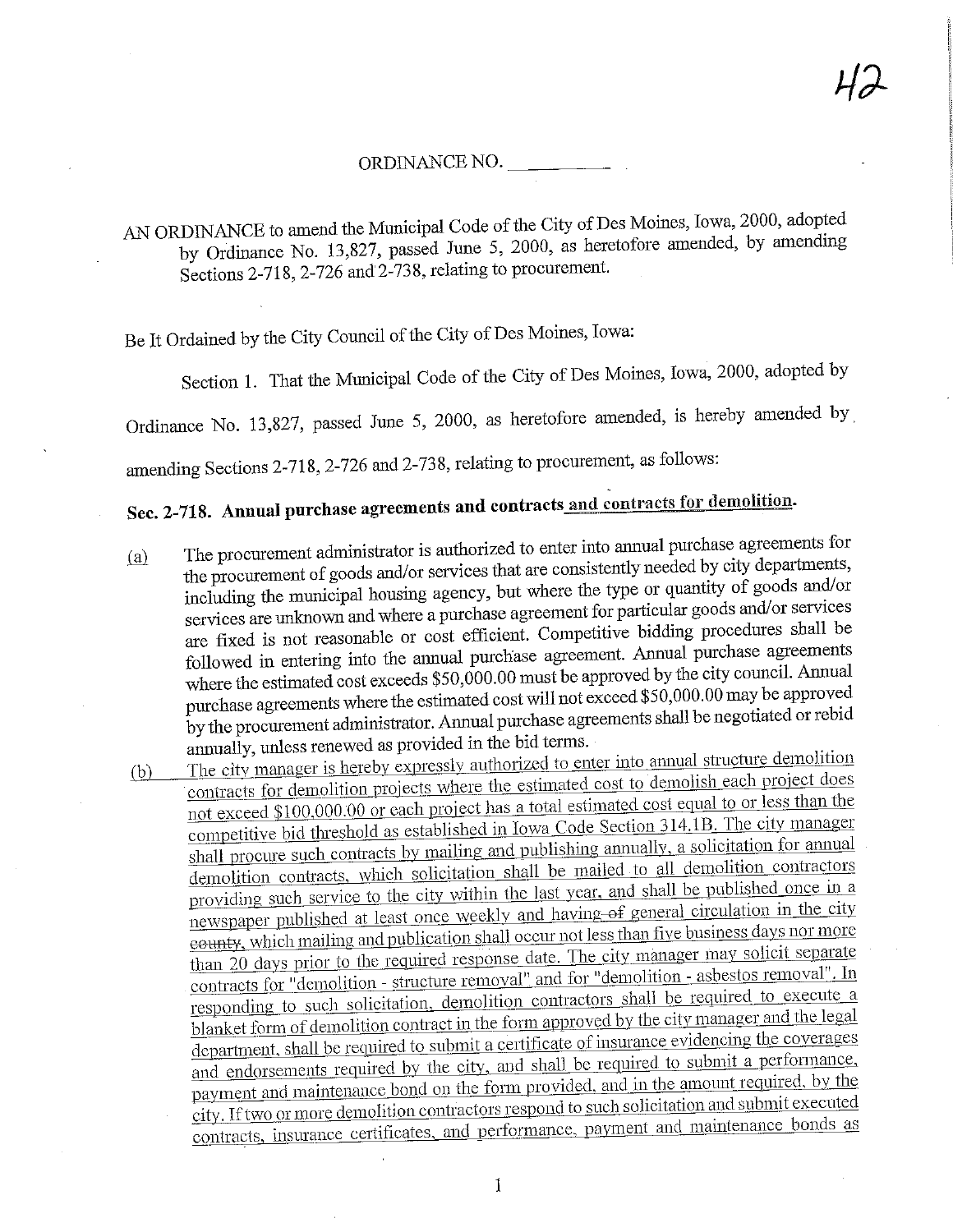above provided, the city manager may execute such contracts on behalf of the city. Upon execution of such contracts, the city manager may, as needed, obtain competitive proposals from said contractors for demolition projects within the city, and may enter into a contract addendum for a demolition project with a responsible contractor submitting the lowest responsible responsive proposal therefor, provided that the proposed cost of each demolition project does not exceed \$100,000.00, or each project has a total estimated cost equal to or less than the competitive bid threshold as established in Iowa Code Section  $\overline{314.1B}$ . If the cost of a structure demolition project will exceed \$100,000.00 or the competitive bid threshold established in section 314.2B, the engineering department shall procure competitive bids therefore for award by the city council pursuant to Iowa Code chapter 26 Public Construction Bidding. In determining the total costs of a structure  $\frac{26 \text{ Public Constantaction Bidating.}$  In determining the demolition structure demonth protect, the costs of demolities removal and the demonstration removal bids shall both be included.

## Sec. 2-726. Exceptions to Procurement of goods and services under competitive bidding or request for proposals process.

- (a) The procurement of goods and/or services or concessions, wherein cost to the city and compliance with specifications will be the only criteria considered in selecting among competing bidders, or wherein criteria in addition to cost or revenue to the city and compliance with specifications will be considered in selecting from among competing proposers, and wherein the cost or revenue to the city is estimated not to exceed  $$50,000$ annually, shall be an exception from the formal competitive bidding and the RFP procedure outlined in this subdivision, unless the procurement administrator reasonably determines that such procedures shall be followed in order to assure the best interests of the public. Procurements which are excepted from the formal bidding or RFP procedure shall be procurements which are excepted from the formal bidding property reasonably calculated to assure  $\frac{d}{dt}$  and procurement administrator manifolds the following:
	- the best interests of the public, and shall include the following:<br>(1) The procurement of other professional services (e.g. planning services, program<br>(1) The procurement of other professional services will not  $\frac{1}{1}$  The procurement of other professional services (e.g. professor professional services will not  $\alpha$  consulting services, etc.) where the total anticipated  $\alpha$
	- $\frac{1}{2}$ exceed  $\frac{1}{2}$  $(2)$  The procurement of printing or engraving  $\sigma$
	- evidences of indebtedness.<br>The procurement of printing or procurement of special materials, supplies, or (3) The procurement of printing or procurement of special materials, postage to be used in connection with an election or referendum.
	- The procurement of utility services, including natural gas, electric, water, cable, 4) The procurement of utility services, including  $\alpha$  is the contractor of the services for vehicles, equipment, and  $\alpha$  and telephone mass, and  $\alpha$  very  $\alpha$  and  $\alpha$
	- facilities and landfill dumping fees. (5) Contracts for the procurement of goods and/or services through which nonprofit associations, established to aid or assist governmental bodies or other governmental  $\alpha$  associations, established to aid or assist governmental body and  $\alpha$ agencies have secured special rates or provides or agencies. services for the benefit of governmental bodies or agencies.<br>The following procurements shall be exceptions to the competitive bidding and RFP
	- (b) The following procurements shall be exceptions to the competitive procedure in this subdivision and shall be administered by the director of the competitive procedure in this subdivision and shall be administered by the director of the public: procuring department m a manner reasonably  $\frac{1}{2}$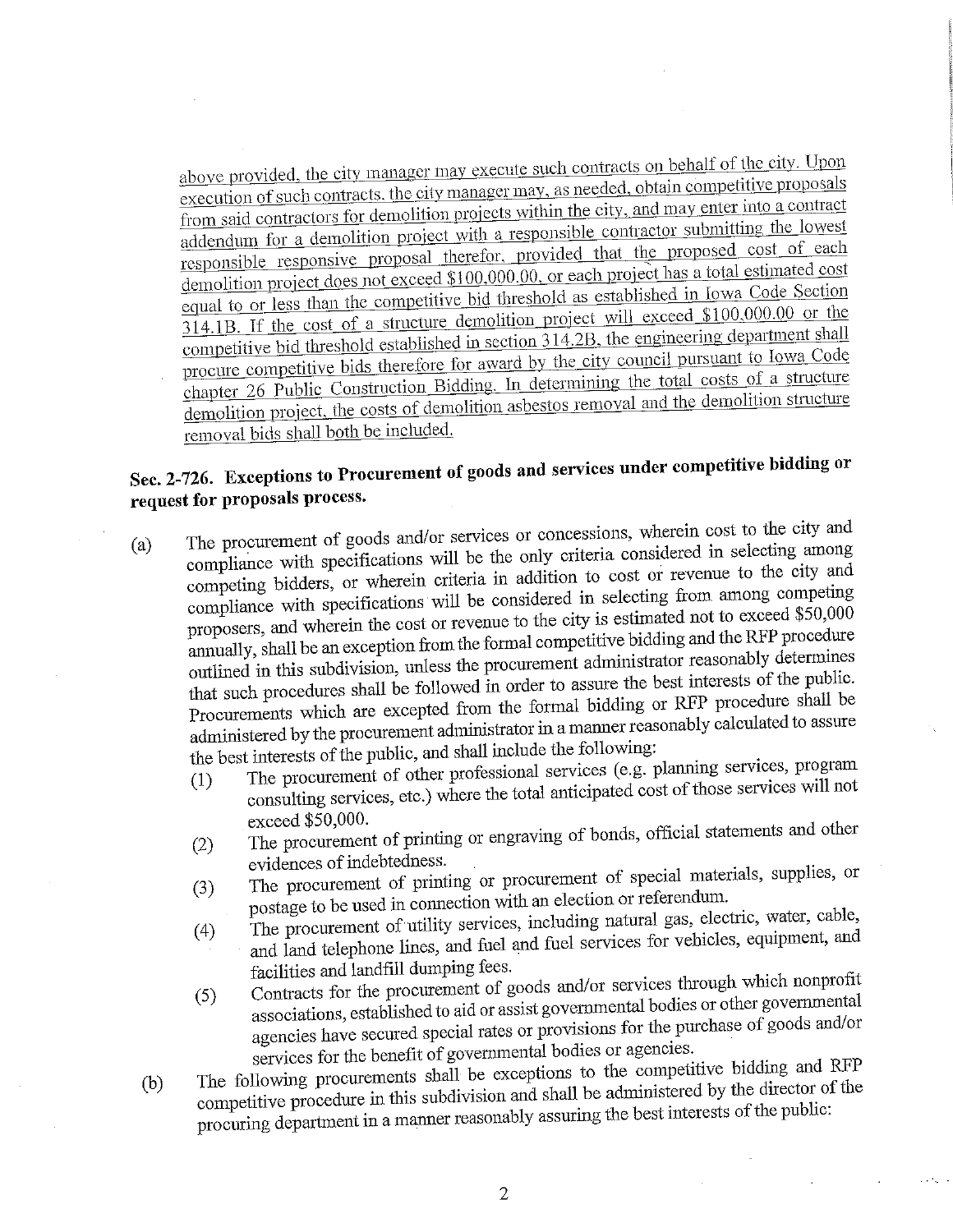- The procurement of professional engineering or architectural services which will result in the design and construction of public improvements shall be accomplished  $(1)$ pursuant to the engineering department's RFP process, which shall be administered by the city engineer, who shall be governed by the same requirements as the the city engineer, who shall be governed by a shall be governed by the same requirement. procurement division- regarding advertisement, authorization limits and changes and changes and changes and changes and changes and changes and changes and changes and changes and changes and changes and changes and change
	- orders.<br>a. The city council may, on a case-by-case basis, upon the recommendation of the city engineer for good cause shown, exempt negotiated contracts for a. professional engineering or architectural services which will result in the design and construction of public improvements from the requirements of  $d_{\text{grav}}$  denotes  $\frac{1}{4}$   $\frac{1}{8}$  RFP process and the advertising requirement  $\frac{1}{2}$  engineering department (b)(2) phove
	- of section 2-730. subsection (b)(2) above.<br>The procurement of professional engineering or architectural services  $<sub>b</sub>$ </sub> which will result in the design and construction of public improvements, where the total estimated cost will not exceed \$50,000, shall be administered by the city engineer and accomplished pursuant to the  $\frac{1}{2}$  is the city  $\frac{1}{2}$  of  $\frac{1}{2}$  and  $\frac{1}{2}$  or the shall be reasonably calculated to  $\epsilon$  dependence  $\epsilon$  process which shall be reasonably calculated to  $\epsilon$  the multiple
- assure the best interests of the public.<br>The procurement of legal services shall be administered by the city attorney. The (2) The procurement of legal services shall be administered by the city attention procurement of legal services pursuant to professional service agreements with attorneys or law firms shall be conducted under the direction of the city attorney, provided that the procurement of legal services shall be subject to the approval of the city council as provided in section 2-364 of this City Code.
- The procurement of sponsorship services which provide funding and/or promotion,  $\frac{1}{2}$  The procurement of sponsorship is implementation of events, services or programs  $\frac{1}{2}$  marketing or assistance with the implementation of events or programs. undertaken by the park and recreation department.
- 
- (4) The sale of advertising under the oversight of the procurement administrator.<br>
(5) The procurement of entertainers or performing artists for civic programs and<br>  $\frac{1}{2}$  and  $\frac{1}{2}$  are also not lead itself to compe ( $\frac{1}{2}$ ) The procurement of entertaints or  $\frac{1}{2}$  person does not lend itself to competitive  $\sum_{\text{POLIS}}$  when the availability of such person does not length to competitive to competitive to complete to complete to complete the such person does not length to complete the such person of  $\Gamma$
- procurement.<br>The procurement of magazines, books, periodicals, and similar articles of an (6) The procurement of magazines,  $\frac{1}{2}$  is the binding of such magazines, books,  $\mu$ educidar or instructional nations, and  $\mu$ periodicals, pamphlets, and similar articles.
- 
- (7) The procurement of travel services.<br>(8) The procurement of event food and beverage and catering services.
- $(8)$  The procurement of event for  $\frac{1}{2}$  is  $\frac{1}{2}$  representions and the procurement (9) Real estate and real property transactions, and the property of real estate real estate of real estate real estate real estate real estate real estate real estate real estate real estate real estate real estate real es
- appraisals and title opinions.<br>The procurement of repair services for equipment and machinery, or for the procurement (c) The procurement of repair services for equipment and machinery, or for the procure of repair parts, when required repair parts are available only from a single factory source and are sold through a single area-wide distributor, and competitive bids for such repairs are thus not prospectively obtainable, and the procurement administrator so finds and re thus not prospectively obtained by and the prospectively obtained to provide the procurement administrator's written determination shall be filed  $\theta$  declares in writing. The process write in each such instance
- with the procurement documents in each such instance.<br>The procurement of goods and/or services that are of such a nature that they are the only (d) The procurement of goods and/or services that are of such a nature that the operator are the products and/or services which will fit and comply with the required use, or are an integral oods and/or services which will find a compatible with existing city needs, materials or part of a total system so as to be uniquely compatible  $\frac{1}{2}$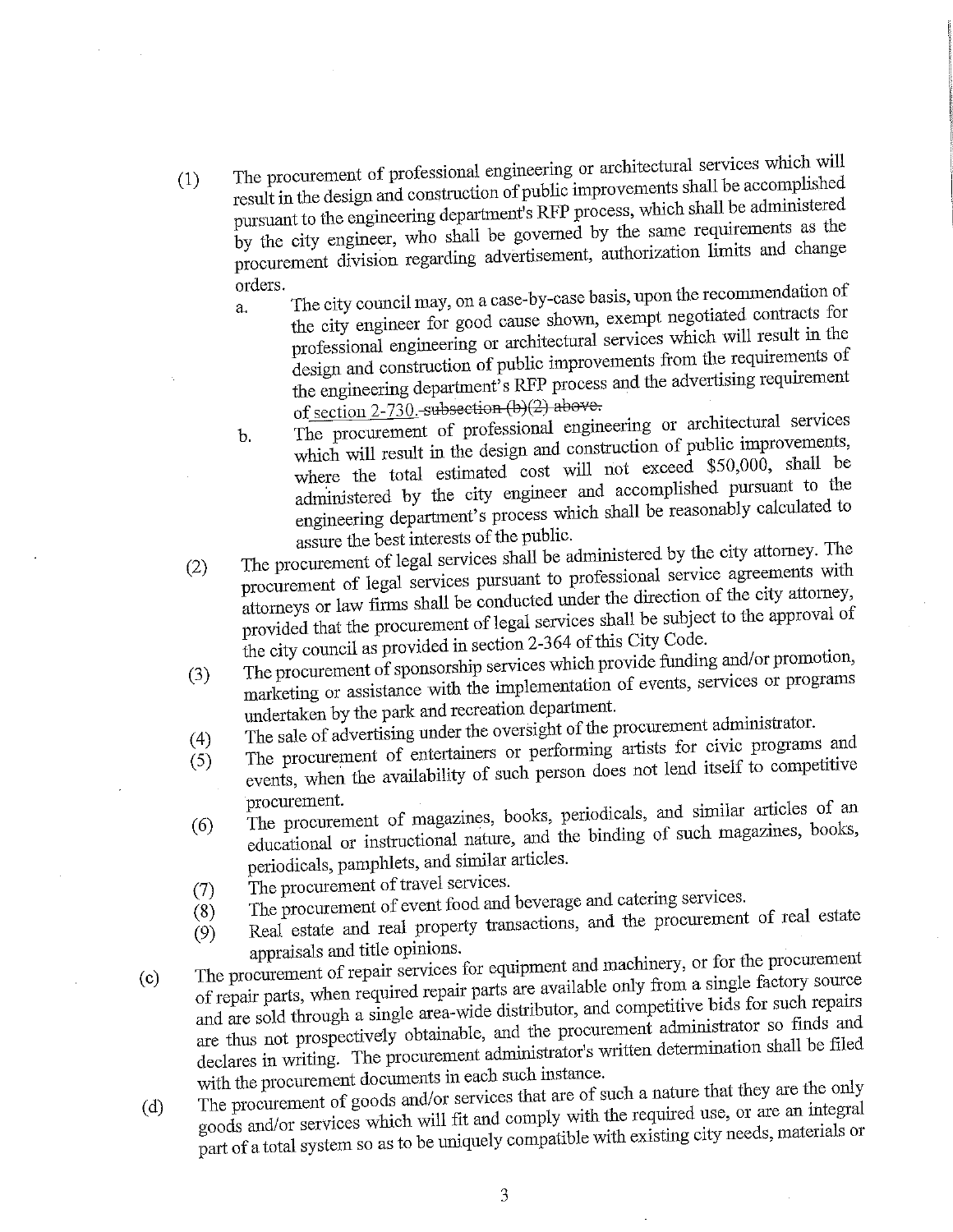pinent to be cost expected administrator's written determination shall be filed with the  $m_{\rm g}$ . The procurement administrator s written determines when  $m_{\rm g}$ 

- procurement documents in each such instance.<br>Contracts for goods and/or services procured through a cooperative chapter 28E agreement that were procured by a governmental entity participating in said 28E agreement, provided  $(e)$ that the city manager determines that said entity procured the goods and/or services the city manager determines that  $\epsilon$  is substantially equivalent to those set forth pursuant to competitive procedures substantially equivalent to the set  $\frac{1}{2}$
- in this division.<br>The procurement of goods and/or services by a department, involving a city expenditure of  $(f)$ less than \$5,000, under the oversight of the procurement administrator.
- A temporary concession may be granted through a written agreement approved by the city manager, or the director of the requesting department if authorized by the city manager,  $(g)$ without completing the competitive procurement process. Concessions involving the lease or exclusive use of city property for a period of more than three years shall be subject to approval of the city council, as provided by Section 364.7 of the Iowa Code.
- Annual structure demolition contracts shall be accomplished pursuant to section Annual structure demolition contracts competitive bid process which shall be  $718(0)$ . the engineering department  $\sim$
- $\frac{1}{2}$  $(i)$  $\sum_{i=1}^{\infty}$  The procurement of officer and employee training  $\sum_{i=1}^{\infty}$
- education and educational seminars.<br>The procurement administrator is expressly authorized to procure from any federal, state, (j) The procurement administrator is expressly authorized to proceed from any federal, or local government unit or agency thereof surplus machinery, motor vehicles, materials, supplies, commodities, or equipment as may be made available through the operation of pplies, commodities, or equipment as matted without conforming to the competitive any legislation heretofore or hereafter enacted without conforming to the competitive
- bidding requirements of this division.<br>The procurement administrator is expressly authorized to procure goods and/ or services (k) The procurement administrator is expressly authorized to procure goods and  $\frac{1}{2}$  in services from supply schedules of the U.S. General Services Administration and from contracts established by the State of Iowa Department of Administrative Services, the Iowa Department of Transportation, and the Iowa Communications Network pursuant to procedures established by Iowa Code Chapter 8A and rules and regulations promulgated thereunder, or pursuant to supply schedules of Polk County contracts or accepted bids tereunder, or pursuant to supply settlement of the competitive conforming to the competitive  $\frac{p}{p}$
- bidding requirements of this subdivision. (1) The procurement administrator is nereby expressly authorized to procure from any state, county or local government unit or agency thereof, without conforming to the competitive bidding requirements of this division, such goods and/or services as are authorized by the city manager, provided that the city manager determines and declares in writing that such goods and/or services were competitively procured by such unit or agency pursuant to competitive procurement procedures substantially equivalent to those set forth pursuant to competitive procedured without mark-up from such other federal, state,  $\mu$  this division, and can be procured without mark-up from such other federal, state, state, state, state, state, state, state, state, state, state, state, state, state, state, state, state, state, state, state, state,
- county, or local government unit or agency.<br>The procurement administrator is hereby expressly authorized to procure goods and/or (m) The procurement administrator is hereby expressly authorized to process  $\frac{1}{2}$  and  $\frac{1}{2}$  and  $\frac{1}{2}$  and  $\frac{1}{2}$  and  $\frac{1}{2}$  and  $\frac{1}{2}$  and  $\frac{1}{2}$  and  $\frac{1}{2}$  and  $\frac{1}{2}$  and  $\frac{1}{2}$  and  $\frac{1$ contracting consortiums for state government departments, institutions, agencies and contracting consortiums for state  $\sigma$ political subdivisions, without confounmg to the competitive bidding requirements of this division.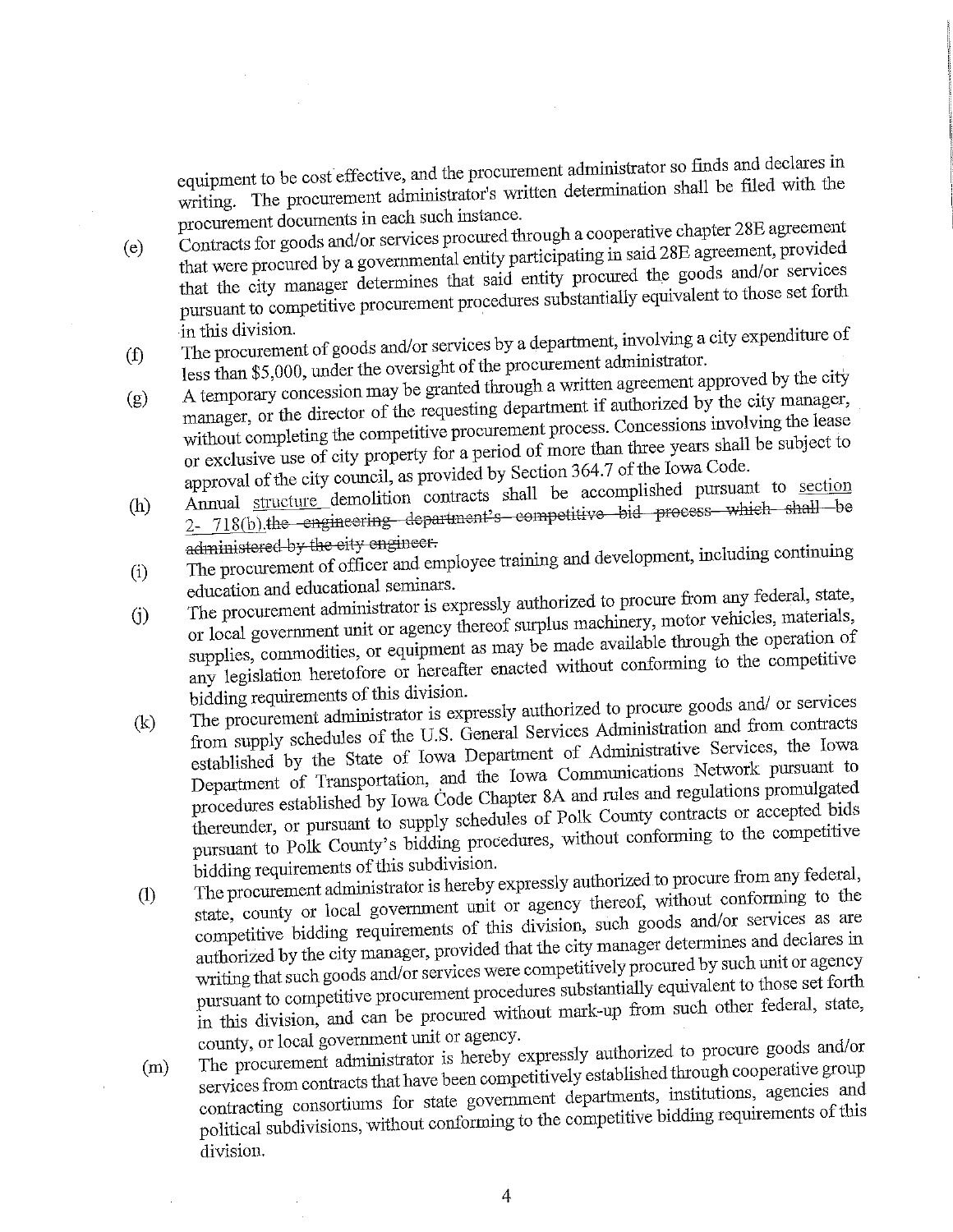- The procurement administrator is hereby expressly authorized to procure goods and/or services through a joint bid with Polk County or other governmental entities by a  $(n)$  $\frac{1}{2}$  see through a joint bid with  $\frac{1}{2}$  is the competitive bidding petitive bidding procedure, with competitive competitive bidding to the competitive bidding to the competitive bidding of the competitive bidding of the competitive bidding of the competitive bidding of the competitive bid
- requirements of this subdivision.<br>Regular or temporary employment contracts or hiring in the municipal service, whether with respect to the classified service or otherwise, shall not be subject to this division.  $\omega$
- Library Board of Trustees procurements pursuant to Iowa Code Chapter 392.
- Information and services provided by the Iowa Online Warrants and Articles Criminal  $(p)$  $(q)$
- Justice Information System pursuant to Iowa Code Chapters 80 and 692. The procurement of professional services being funded by federal funds, and where  $(r)$
- The procurement of professional services the use of a request for qualifications process applicable federal law or regulation request for  $\frac{1}{2}$ orier process.
- $(s)$  $S$ ervices required to be provided pursuant to a court of  $S$

## $\mathbb{R}$ . 2-738. Procurement administrator the solution or interpretation; proposers prohibited from rests for information, clarification or interpretation or employees; inappropriate ippropriate communication with city of the communication munication may result in rejection of the communication of proposals; in the communication of proposals; in the communication of proposals; in the communication of proposals; in the communication of proposals; in the commu

- may be considered in evaluation of proposals.<br>(a) In order to ensure an open process and the provision of equal knowledge and opportunity (a) In order to ensure an open process and the provision of equal knowledge and  $\epsilon_F$  is the sole point of to all potential proposers, the procurement administrator shall serve as the sole point of contact for questions, informational requests, and requests for clarification or interpretation during the RFP process. Only written questions, or requests for information, clarification,  $\lim_{\alpha \to \infty}$  the RFP process.  $\alpha$  is the  $\alpha$  in  $\alpha$  in  $\alpha$  in  $\alpha$  in  $\alpha$  in  $\alpha$  in  $\alpha$  in  $\alpha$  in  $\alpha$  in  $\alpha$  in  $\alpha$  in  $\alpha$  in  $\alpha$  in  $\alpha$  in  $\alpha$  in  $\alpha$  in  $\alpha$  in  $\alpha$  in  $\alpha$  in  $\alpha$  in  $\alpha$  in  $\alpha$  in  $\$  $\sum_{i=1}^n$  interpretation submitted  $\sum_{i=1}^n$
- proposers.<br>After issuance of an RFP by the city, persons or entities who intend to respond to such RFP (b) After issuance of an KFP by the city, persons or entities who intend to response and who desire to pose questions, requests for information, clarification or interpretation regarding any term, provision, or requirement of the RFP, shall not attempt to communicate with, in writing, electronically, or orally, any city official or employee other than the city's procurement administrator. Persons or entities who intend to respond to such RFP shall not communicate with, in writing, electronically, or orally, any other city official or employee in an attempt to gather information which would be helpful in responding to the RFP, or in an attempt to influence the city's consideration of its competing proposal. All inappropriate communications with city officials or employees shall be reported to the procurement administrator and to the evaluation and selection committee. Such inappropriate communication by a proposer or potential proposer may, at the discretion of the procurement administrator, constitute grounds for disqualification of that proposer's proposal, resulting in the procurement administrator's refusal to accept such proposal or in the return of such proposal. The evaluation and selection committee may in its discretion consider such inappropriate communication in evaluating and scoring such proposal. The procurement administrator shall advise city officials and the requesting department employees of the pendency of RFPs for evaluation-or award by the evaluation and selection committee by posting RFPs on the city internal website,, and during the pendency thereof city officials and employees shall be prohibited from engaging in discussion of an RFP city officials and employees shall be produced or approved by the procurement with a proposer or potential  $p_{n-1}$